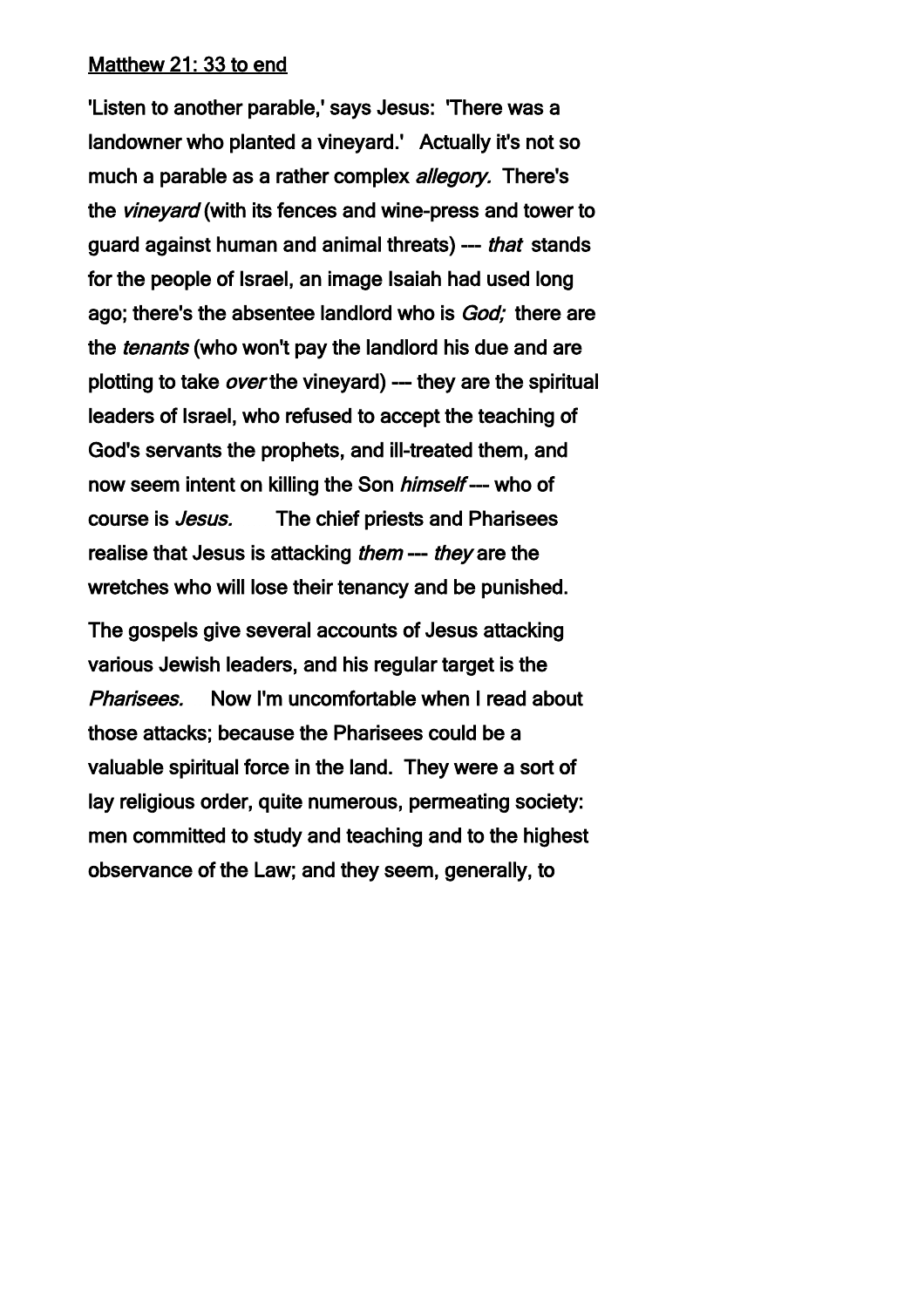have had a reputation for piety. Usually they were *family* men (though some apparently took vows of chastity); they were people involved in every kind of business and occupation. They were leading lights in the synagogues. Some were members of the highest religious court in the land, the Sanhedrin, where they passed judgement along with the high priests; generally, though, they were the 'democratic' spiritual leaders, concerned for ordinary folk --- unlike the elitist Sadducees. In the year 70 AD everything changed: the city of Jerusalem and its Temple were destroyed after siege by the Romans; from then on there was no place for priests, because there was no temple in which they could lead worship and offer sacrifices; and much of the city's population was dispersed --- then it was the Pharisees who morphed into the Rabbis who kept the Jewish faith alive wherever in the world Jews settled.

But they could have their faults, as Jesus makes clear: some loved to make a show of their religiosity, or were downright hypocrites; or they might manipulate the Law and prey on their less sophisticated fellow Jews; and they (like the leaders before them) might ignore or persecute any new 'prophet' who seemed to be upsetting the religious status quo --- notably *Jesus* in this case.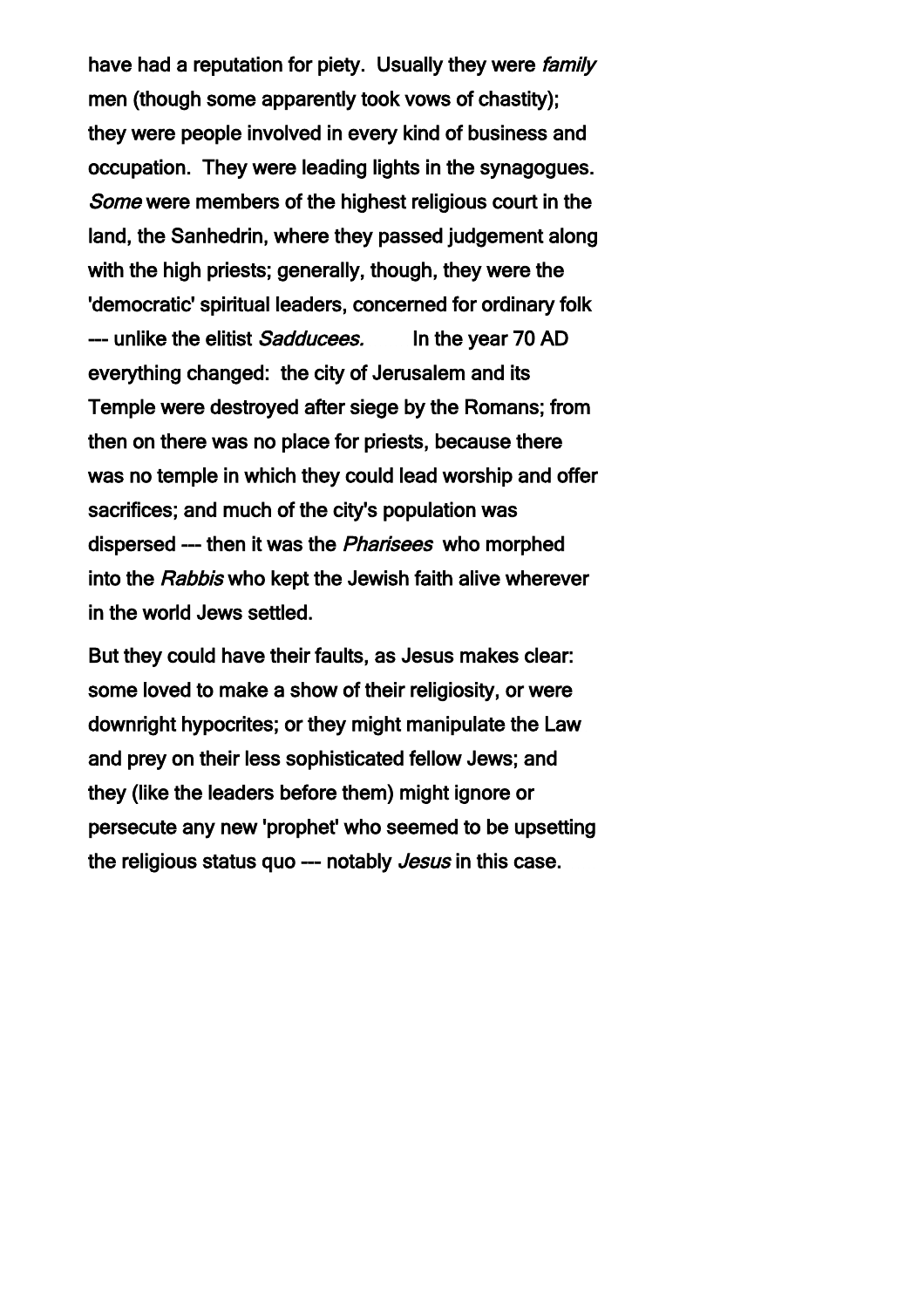And the reason why Jesus denounced them so fiercely (I suppose) was for the very reason that many of them were so dedicated, and had such a *potential* for spiritual leadership, and could have opened people's eyes to the coming of the Kingdom in Jesus --- and failed to do so!

That's how Jesus's hearers took the 'parable' --- as a denunciation of failed spiritual leaders who had become (in Jesus's words) 'blind guides'. And the story also made sense to the early Xians in the new young church. The vineyard was still God's people, but now it was an enlarged people including Jew and gentile and potentially all the *world.* The owner's Son had indeed been murdered --- thrown out of the vineyard, outside the city wall, to die on Golgotha; and he had given his life for all their sakes. Those in charge of the farm were no longer disloyal and corrupt 'tenants', but church leaders who laboured only to do the owner's (God's) will, and return to him the fruits of their labours.

And among those new leaders was another Pharisee, St Paul. He never ceased to be proud of his impeccable Jewish background, and his status as a learned Pharisee; but he wouldn't *boast* about all this because it counted as nothing against 'knowing Christ'. Now he was the foremost apostle.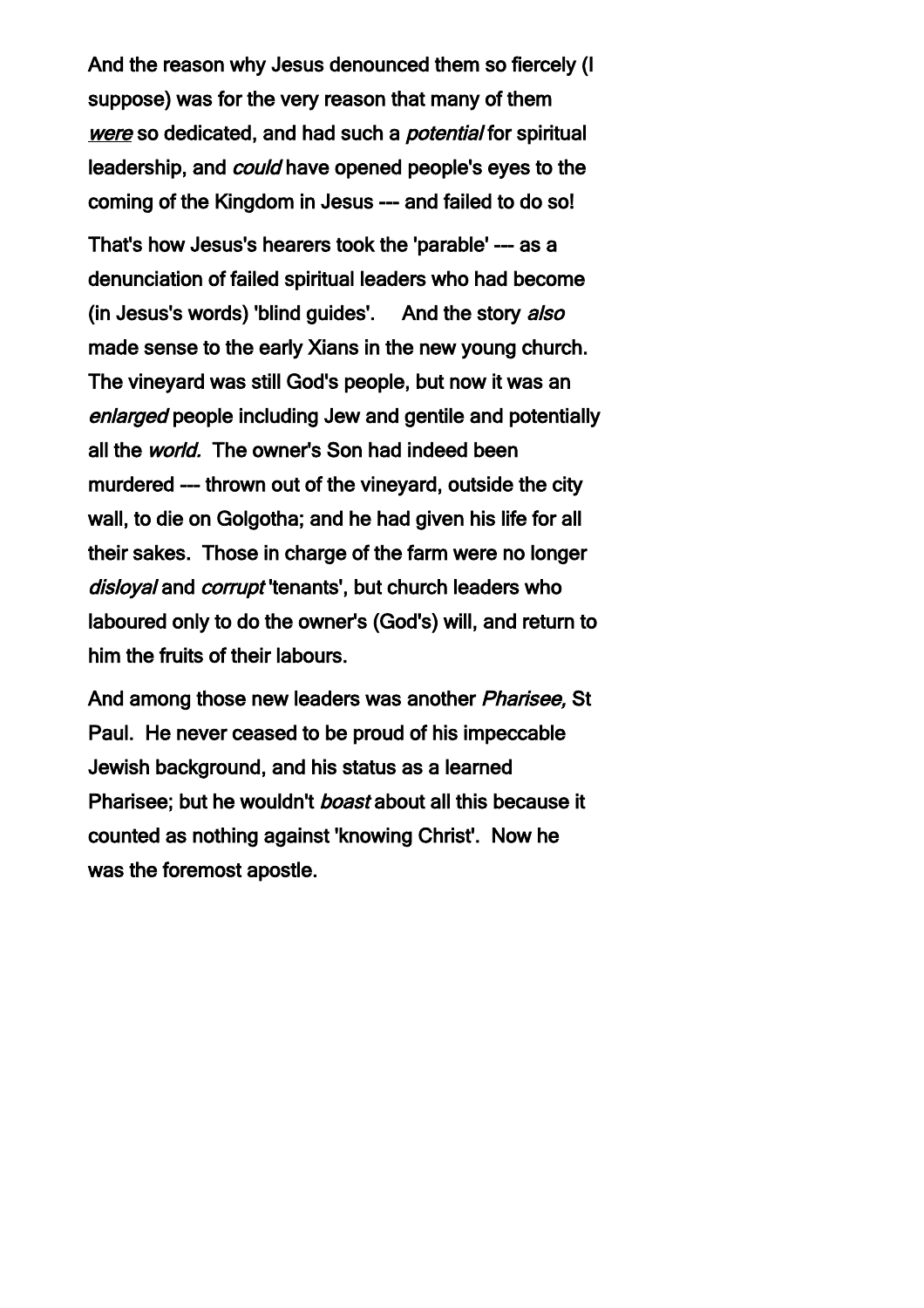So how should we see the 'parable'? How should I see it? I am thankful to be part of this *new* vineyard ---- the 'people of God' in which (Paul taught) there is no distinction between Jew and Gentile, bond and free, male and female; the world-wide vineyard that should be open to everyone, all-embracing, inclusive. Sadly,we're not there yet, but we continue to break down barriers of colour and class and sexuality and race, and mental and physical ability. The old Israel had always had a tendency to become restrictive and to discourage people from entering; we seek to make all welcome; we shouldn't have *fences* any more.

I try never to forget who is the owner of this vineyard, and I hope to give God his due in praise and gratitude and service, and in fruits of the Spirit.

I've had a part in the tenancy of the vineyard, as priest and pastor; I'm thankful for having been brought up as a Xian, for my education and training, for whatever knowledge and understanding of the faith I've acquired; but these are not things to be boasted about. What I need to do is appreciate that, in this wider, more inclusive vineyard, there are many people from all sorts of backgrounds and varieties of life-experiences who have a lot to teach me and our congregations and the church